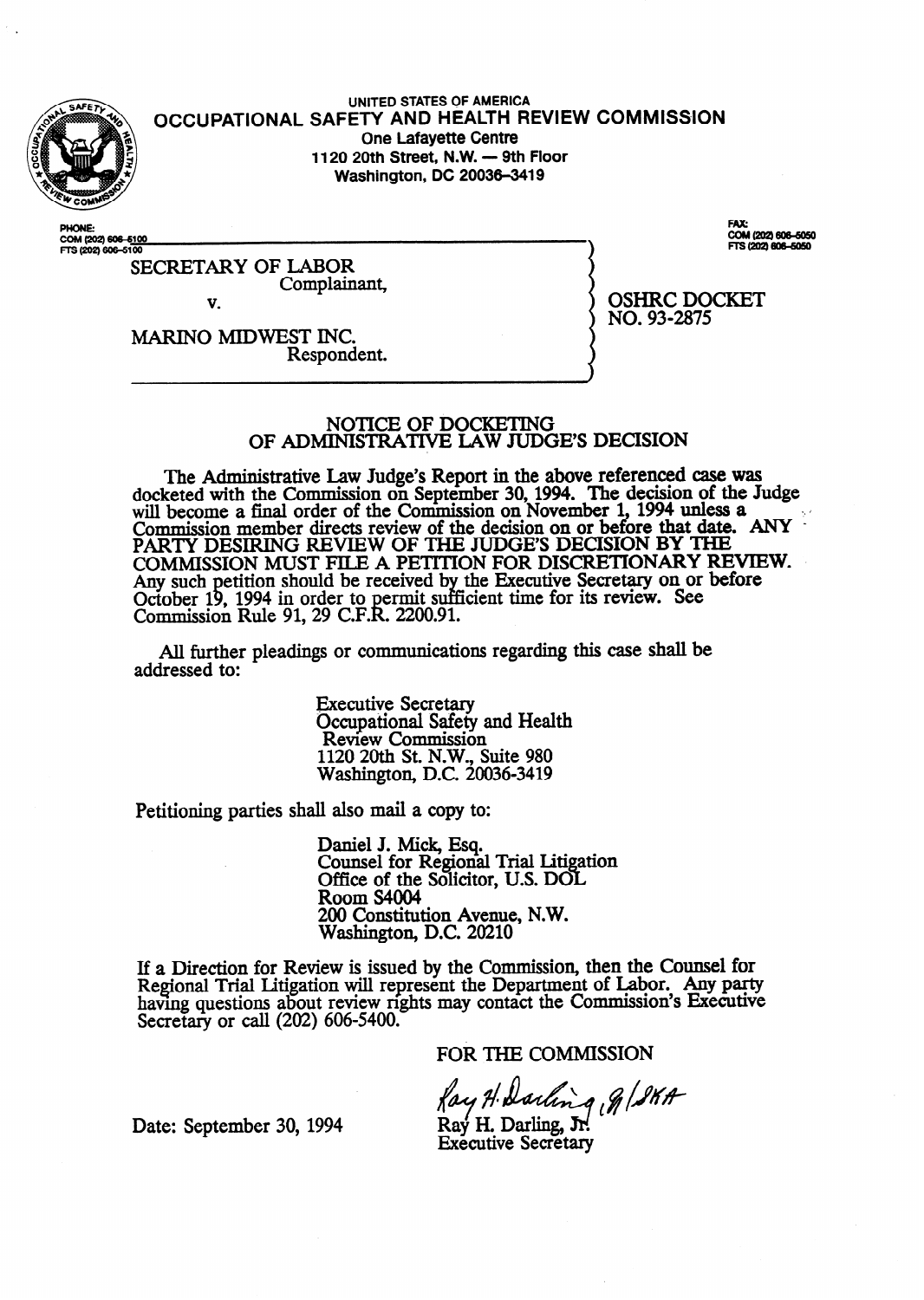## DOCKET NO. 93-2875

## NOTICE IS GIVEN TO THE FOLLOWING:

Daniel J. Mick, Esq. Counsel for Regional Trial Litig  $\overline{\mathbf{d}}$ ation Office of the Solicitor, U.S. DOL Room S4004 200 Constitution Ave., N.W. Washington, D.C. 20210

John H. Secaras, Esq. Regional Solicitor Office of the Solicitor, U.S. DOL 230 South Dearborn St. Chicago, IL 60604

C. Jeffrey Thut, Esq. Hall, Roach, Johnston, Fisher & **Bollman** 20 South Utica Street Waukegan, IL 60085

Sidney J. Goldstein Administrative Law Judge Occupational Safety and Health Review Commission Room 250 1244 North Speer Boulevard Denver, CO 80204 3584

00103073037:05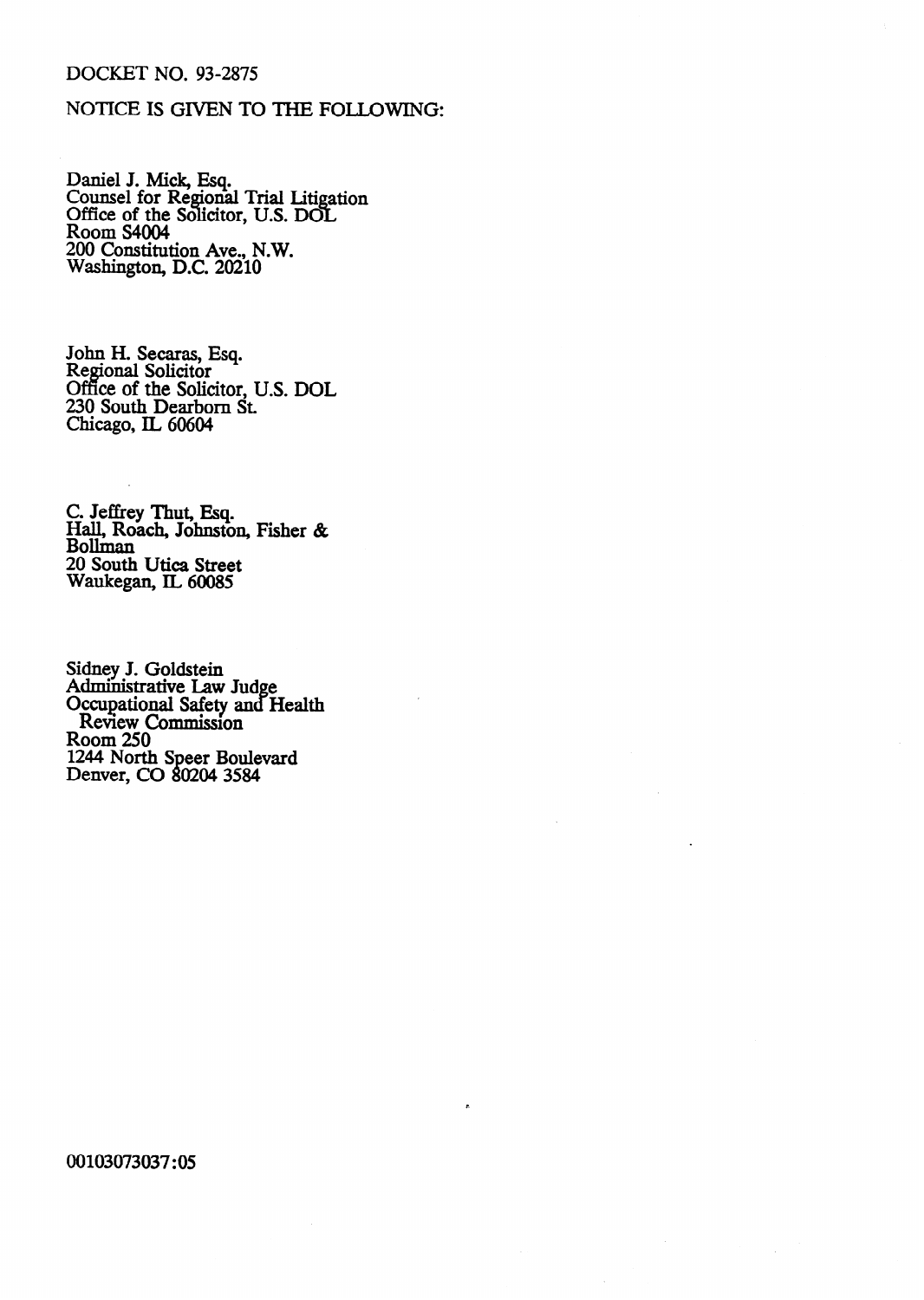

#### **UNKED STATES OF AMERICA OCCUPATIONAL SAFETY AND HEALTH REVIEW COMMISSION 1244 N. Speer Boulevard Room 250 ROOM 250<br>alangla 00004 .0500 ...**... **Denver, Colorado 80204-3582**

COM (303) 844-3408 FTS (303) 844-3409

COM (303) 844-3758

SECRETARY OF LABOR, complainant,

v.

OSHRC Docket No. 93-2875 OSHRC Docket No. 93-2875

MARINO MIDWEST, INC.,

Respondent.

# **APPEARANCES:**

Chicago, Illinois

C. Jeffrey Thut, Esq., Hall, Roach, Johnston, Fisher & Bollman, Waukegan, Illinois

Administrative Law Judge Sidney J. Goldstein Before:

# **DECISION AND ORDER**

This is an action by the Secretary of Labor against Marino Midwest Corporation to enforce a citation issued by the Occupational Safety and Health Administration for the alleged violation of a regulation adopted under the Occupational Safety and Health Act of 1970 relating to the operation of a crane. The controversy arose after a compliance officer of the Administration inspected a workplace of the Respondent, concluded that the company was in violation of the regulation found at  $\S 29$  CFR 800(t)(2), and recommended that the citation be issued. The employer disagreed with this finding and filed a notice of contest. After a complaint and answer were filed with this Commission, a hearing was held in After a complete a complete with the commission of the commission, a hearing was held in the commission, a hearing was held in the commission, a hearing was held in the commission, a hearing was held in the commission, and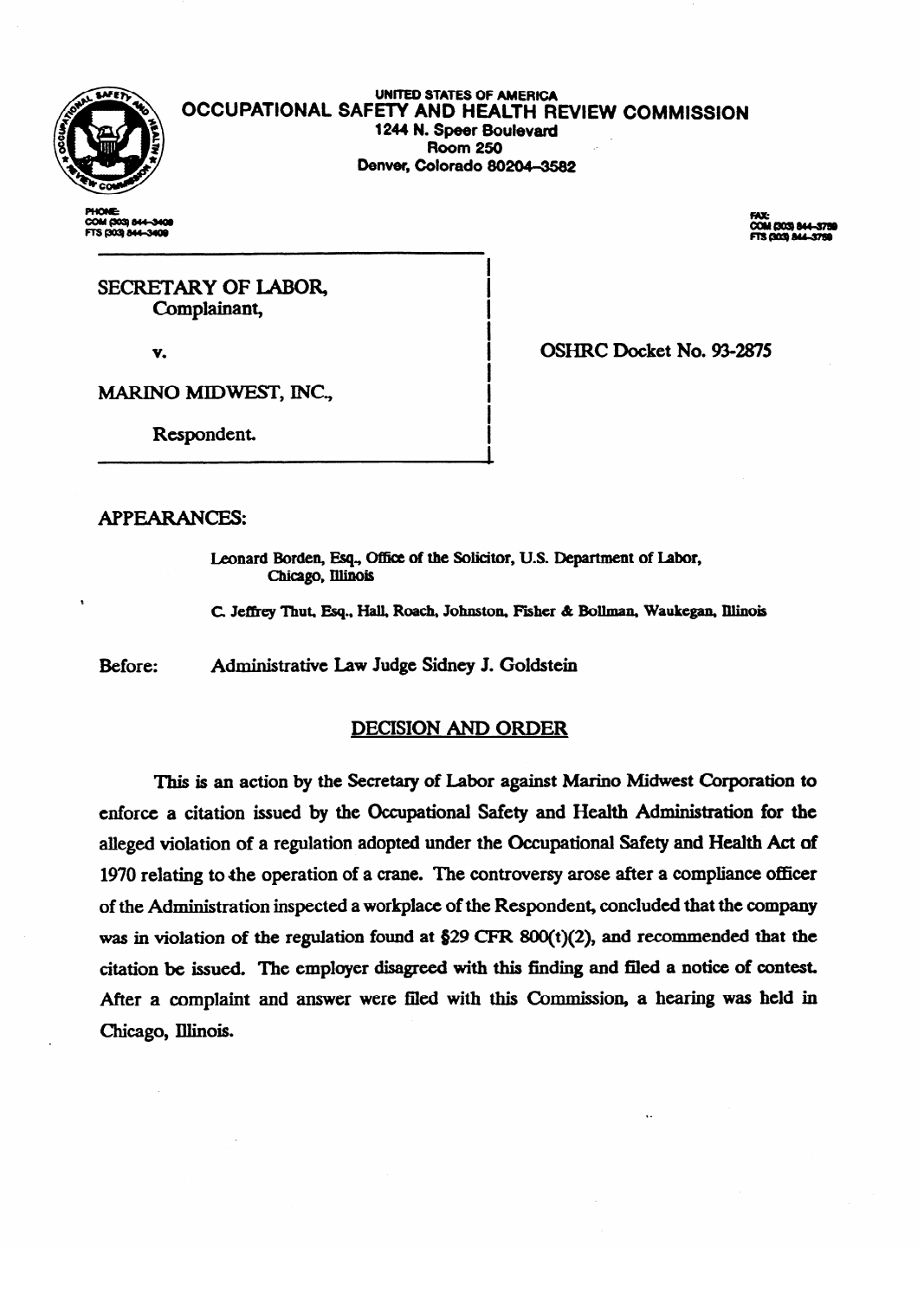The citation charged that:

÷

Cranes were not equipped with a limit switch to prevent overtravel at the boom tip:

(a) Shaft in 2200 block of Main **Street,** Evanston, II - Bucyrus Erie Crawler crane 30B used for hoisting loads to workers at the bottom of the shaft had an inoperative anti-two block device.

in violation of the regulation found at 29 CFR  $$1926.800(t)(2)$  which provides:

Cranes shall be equipped with a limit switch to prevent overtravel at the boom tip  $* * *$ .

Testimony at the hearing disclosed that the company is engaged in underground construction and utilized a crane described as a Bucyrus-Erie  $#30$  in its hoisting operations. A compliance officer for the Administration inspected the worksite and ascertained that this equipment did not contain a limit switch at the boom tip, a device which prevents overtravel of the load hook or headache ball beyond the boom tip. The purpose of the limit switch is the same as an anti-two block instrument. He considered the lack of a limit switch to be a violation of the regulation in contest.

During the inspection, the compliance officer was informed that there was no limit switch on the crane, but the crane was equipped with an alarm system which would sound if a two block situation occurred. However, this safety feature was not connected, resulting in the absence of any alarm system. In the opinion of the officer the alternative alarm system if utilized merely alerted the operator, necessitating a manual disengagement of the hoisting controls.

**hough** controls controls controls and the controls of the controls are the controls of the controls are the controls are the controls of the controls are the controls are the controls are the controls are the controls are t<br>t 50 feet above the ground, and the load was approximately 10 to 15 feet above ground. Personnel were not lifted by the crane. He compared the difference between a limit switch and the Respondent's unconnected alarm system by noting that the former prevented overtravel while the latter merely gave a signal to the operator, requiring human intervention to prevent a mishap.

 $\overline{2}$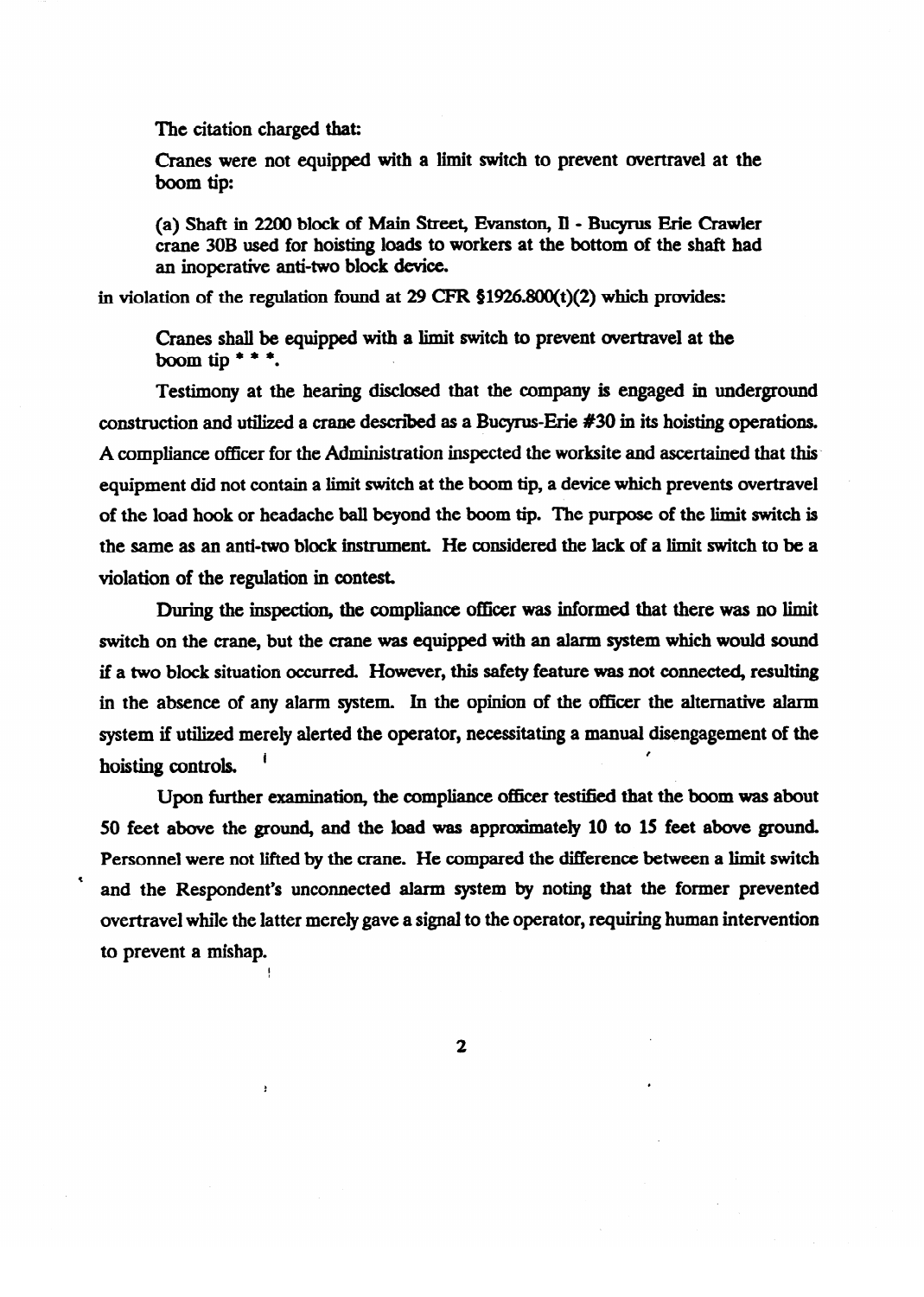A safety consultant for the Respondent testifjed that he familiarized himself with the regulation in issue after the inspection took place. He agreed that to be in compliance with the regulation the crane would need a limit switch. However, in his opinion, the anti-two block device module on the Respondent's crane was as effective as a limit switch because it automatically warned the operator of an approaching two block condition through the audible alarm and warning light flashes. He also believed Respondent's alarm system complied with the regulation. After the inspection the Respondent connected the anti-two block mechanism.

As previously noted, the regulation provides that cranes in underground construction shall be equipped with a limit switch to prevent overtravel at the boom tip. The uncontradicted evidence at the hearing established that the crane in issue was not equipped with a limit switch. Thus, there was a violation of the regulation. Further, the Respondent's with a limit switch. Thus, there we are written of the regulation of the regulation. Thus, the regulation of  $\epsilon$ i anti-two black system is not the the equivalent of the equivalent of the boom tip while the block system merely alerts the crane operator and requires intervention to prevent an accident. In any event, the Respondent's safety device was not connected and therefore not operational. The citation is therefore affirmed.

An employer's good faith belief that its alternative program is as good as or superior to the regulation's requirements is irrelevant to the question of whether the regulation was violated. The Act provides a mechanism for an employer to avoid compliance with OSHA regulations and instead provide its own alternative program to accomplish the same goal as the regulations. This mechanism is a variance or exemption from OSHA's mandatory requirements for employers. In this case the Respondent did not apply for a variance.

The Secretary recommended a penalty of \$2,500.00. The Respondent urges that the penalty is excessive in that the boom was approximately 50 feet in the air while the loads were lifted no higher than 10 to 15 feet, thereby reducing the danger to the three men working in the underground area. In addition, the anti-two block system was connected im mediately after the inspection.

3